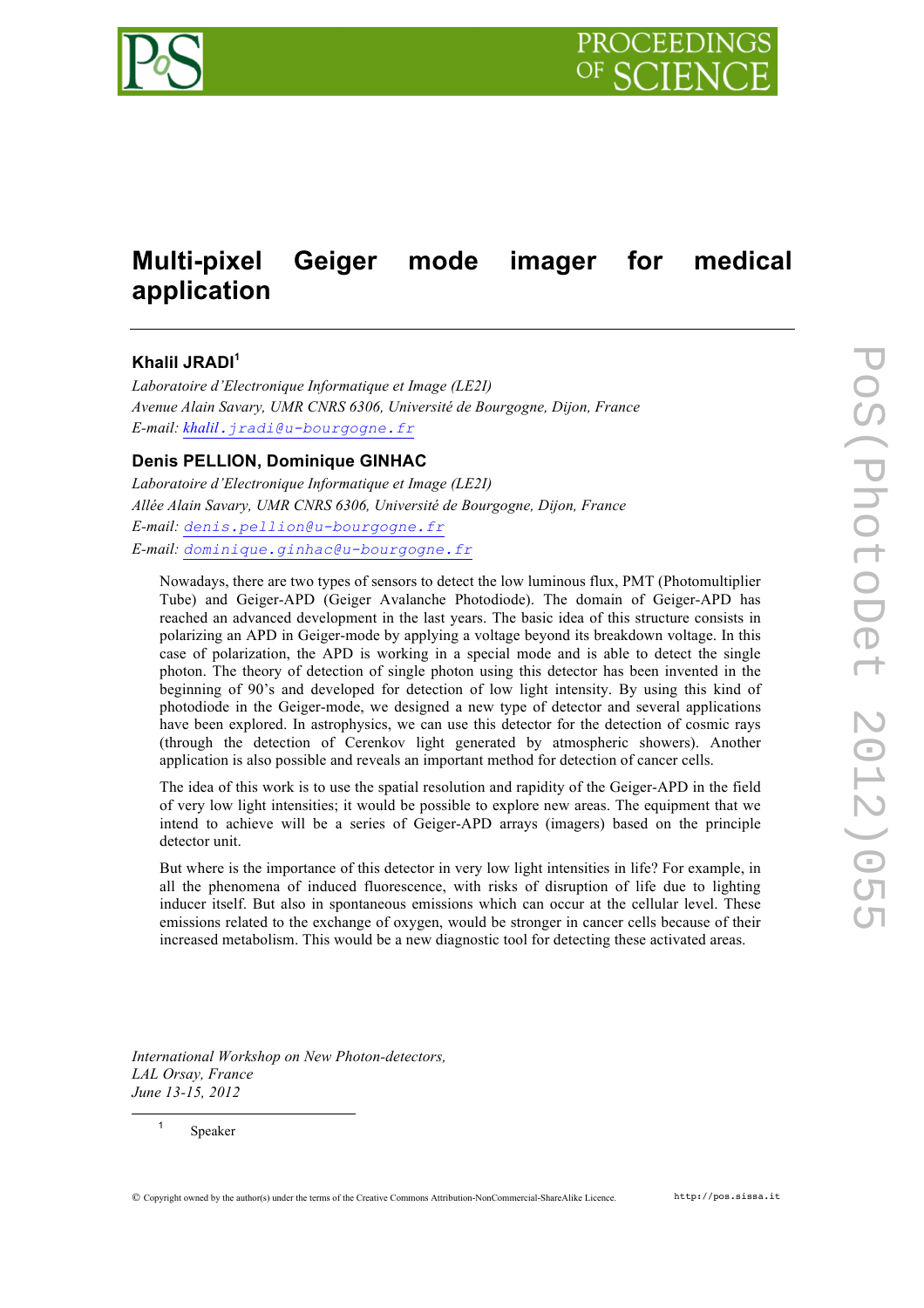### **1. Introduction**

The work to be done includes the integration into Microsystems, with the aim, in the long run, to develop several applications in astrophysics, biology, optical detection, and most importantly, fast imaging systems. The manufacturing of imaging equipment through a new process must be defined by a detailed study on the imaging Geiger.

Different applications in astrophysics are possible such as the detection of Cerenkov flash [1]. But the most important application is a photonic solution for better health care.

These works is included in the study of cancerous cells by using a mechanical system to reconstruct an image of the scanned area to identify the photons emitted by this cell and then locate the disease. The mechanical system is related also to another electronic system that controls the detector array and realizes a mechanism to be followed to obtain a better resolution and optimized results.

In this work, we will present the main characteristics of the proposed technology with a design of the proposed imager is shown with important ideas to determine a cancer cell.

#### **2. Design Structure**

Our design is principally based on a mix of two technological structures. The first part is the photodiodes (APD) that permit the detection of single photons and the second part is the read-out circuit of the APD based on transistors manufactured in CMOS standard process. Actually, the entire ship is manufactured in CMOS 0.35µm Opto, designed by our team and achieved by AMS (Austria Micro-system) through the CMP (Circuit Multi-Projets) [2].

Many photodiode structures could be presented depending on the electrical characteristic i.e. the Breakdown Voltage BV, which is related principally to the doping of the epi-layer [3].

One of the advantageous structures for our work and particularly for the design constraints is presented below (fig. 1).



Figure 1: Geiger Photodiode structure based on N<sup>+</sup>/P junction and guard ring N layer.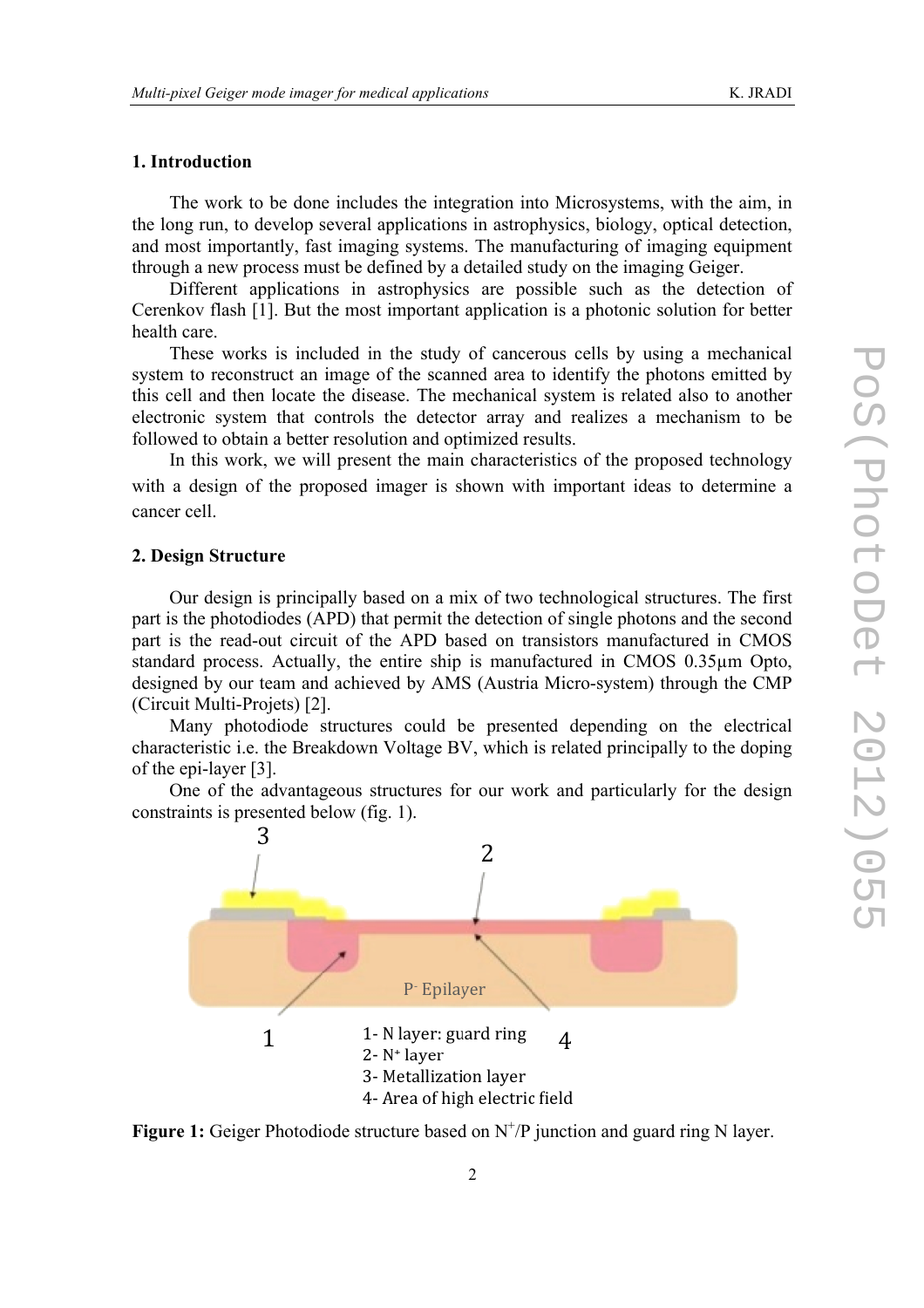In the process CMOS 0,35µm Opto, P- epi-layer (thickness  $\approx$ 14µm) is predefined on P-type substrate. The guard ring has the role to protect the edges of the  $N^+$  layer because of its low breakdown voltage comparing to that of the center.

The structure represented on fig. 2 has to be implemented with its read-out circuit in the same cell; each cell is called a pixel. To present the multi-pixel system, the imaging device can be defined on the following figure (fig. 2).





In this structure, one can identify the round shapes (P) that represent the photodiodes, the rectangular shapes (C) that represent the counters and the quenching system (it could be a resistor or a transistor). Addressing of signals takes place through decoders row / column (L).

#### **3. Use of imagers in medical applications:**

The above system (fig. 2) presents an example of APD matrix to be used on cells suspected by a tumor. Actually, the principal aim of our study is to detect cells that are affected by a cancer.

Normally, cancer cells have the specific to emit more photons than normal cells [4] (in very low quantities of photons) due to their additional activity compared to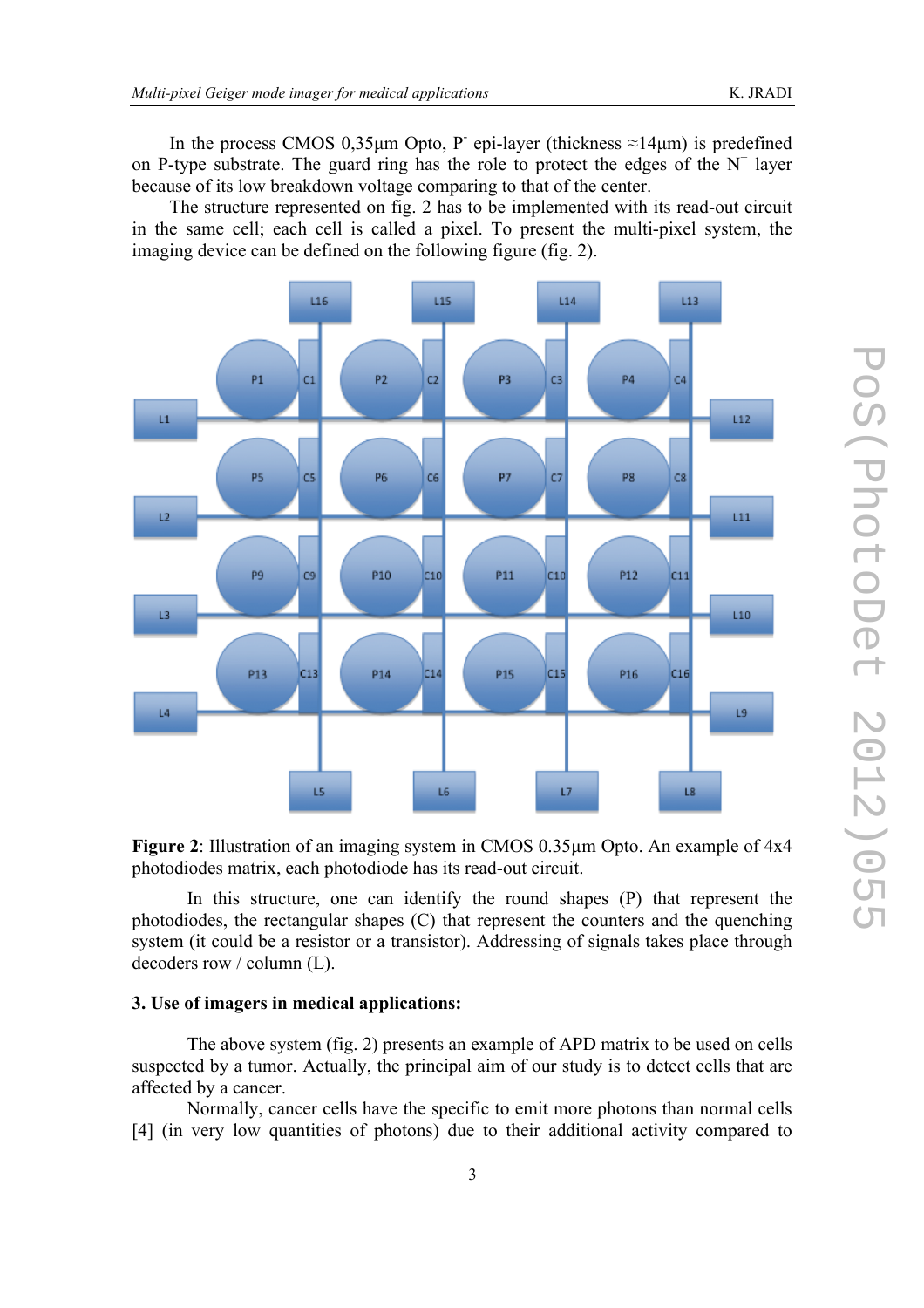normal ones. Hence, the necessity to use Geiger APD as a detector able to detect low light flux, and count pulses by using a read-out circuit integrated on the same ship.

Many studies are already demonstrate that Geiger APD could be used to detect low light flux in human cells [5,6,7] and therefore, differentiate cancer cells from healthy ones. In fact, component such as SiPM [8], which is derived from the Geiger APD array concept. SiPM is a matrix of Geiger APD but all pixels are interconnected, it has only one-input and one-output signals. This kind of Geiger component has been used for development of small-animal PET prototype and presented in [9].

To illustrate the procedure of handling, the object in question is subjected to an examination. During this procedure, the object must be immobilized to prevent data loss; the lens receives the photons focused thereafter to the imager array. Following the illustration of this procedure (fig. 3).



**Figure 3:** Illustration of detection system; photons are emitted by the scanned object and are collected by the lens which converge them to the detector (figure not to scale).

#### **4. Improvement of the imaging system:**

For a future improvement of the imaging system, a new structure also based on CMOS standard technology could be proposed. This structure is based on the 3D IC technology wish is a very recent concept for imaging system. Many advantages could be providing:

- 1- A reduced loss in the fill factor, due to the separating of the 2 principal parts (detectors and read-out circuits).
- 2- A better QE (Quantum Efficiency).
- 3- Possibility to design counter circuits with more transistors (no constraint surface).
- 4- Fewer electrical constraints between diodes and counters (separated and related by via contacts).

Proposed structure is shown on figure below (fig. 4).